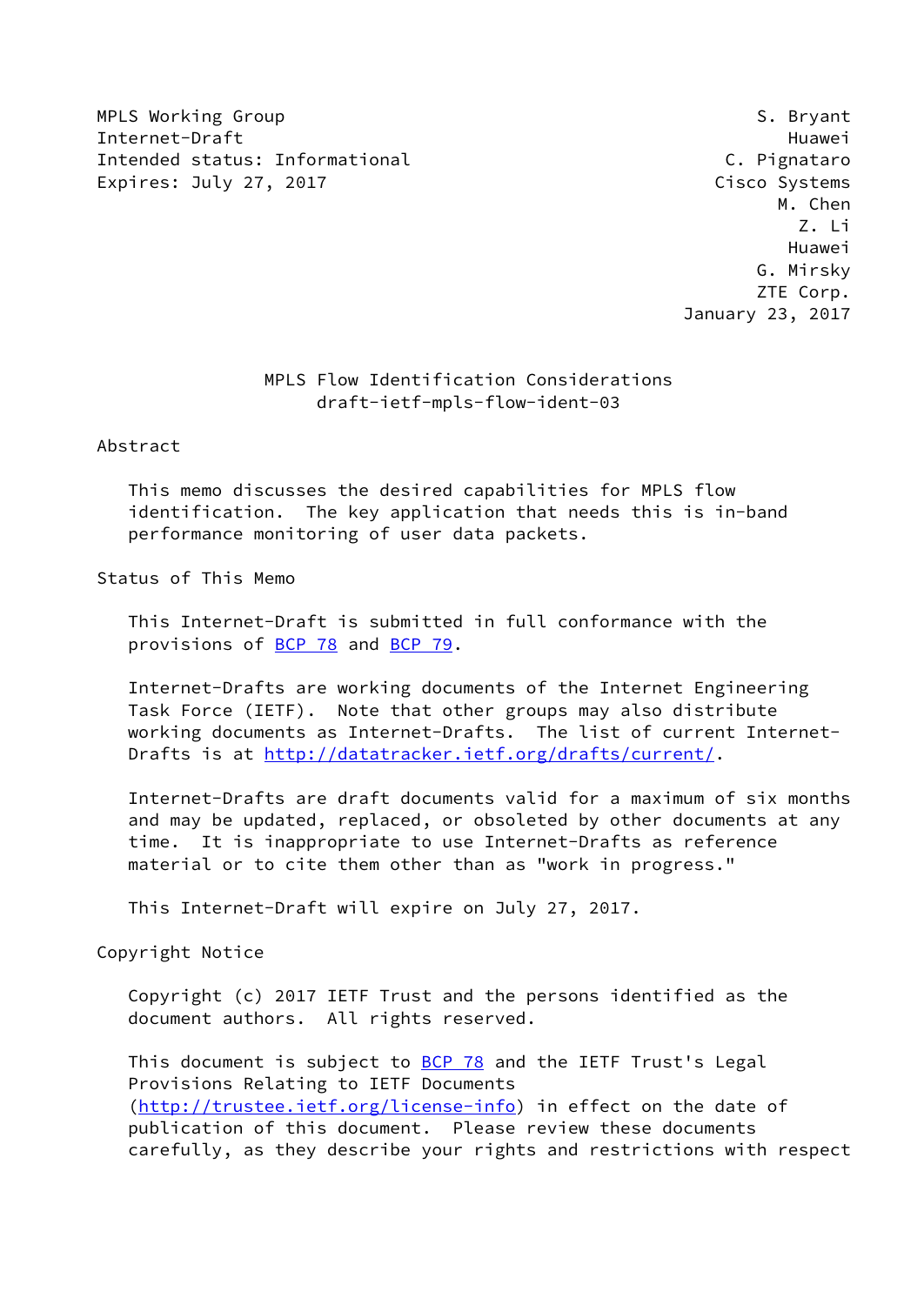<span id="page-1-1"></span>Internet-Draft MPLS FI January 2017

 to this document. Code Components extracted from this document must include Simplified BSD License text as described in Section 4.e of the Trust Legal Provisions and are provided without warranty as described in the Simplified BSD License.

Table of Contents

|                  |                                  |  |  |  |  |  |  |  |  | $\overline{2}$ |
|------------------|----------------------------------|--|--|--|--|--|--|--|--|----------------|
| 2.               |                                  |  |  |  |  |  |  |  |  | $\overline{3}$ |
| 3.               | Loss Measurement Considerations  |  |  |  |  |  |  |  |  | $\overline{3}$ |
| $\overline{4}$ . | Delay Measurement Considerations |  |  |  |  |  |  |  |  | $\overline{4}$ |
| 5.               |                                  |  |  |  |  |  |  |  |  | $\overline{4}$ |
| 6.               |                                  |  |  |  |  |  |  |  |  | $\overline{5}$ |
| 7.               |                                  |  |  |  |  |  |  |  |  | 6              |
| 8.               |                                  |  |  |  |  |  |  |  |  | $\overline{1}$ |
| 9.               |                                  |  |  |  |  |  |  |  |  | $\overline{1}$ |
| 10.              |                                  |  |  |  |  |  |  |  |  | 8              |
|                  |                                  |  |  |  |  |  |  |  |  | 8              |
|                  |                                  |  |  |  |  |  |  |  |  | 9              |
|                  |                                  |  |  |  |  |  |  |  |  | 9              |
|                  |                                  |  |  |  |  |  |  |  |  | 9              |
|                  |                                  |  |  |  |  |  |  |  |  | 9              |
|                  | Normative References<br>15.1.    |  |  |  |  |  |  |  |  | 9              |
|                  | 15.2. Informative References     |  |  |  |  |  |  |  |  | 9              |
|                  | Authors' Addresses               |  |  |  |  |  |  |  |  | 10             |
|                  |                                  |  |  |  |  |  |  |  |  |                |

## <span id="page-1-0"></span>[1](#page-1-0). Introduction

 This memo discusses the desired capabilities for MPLS flow identification. The key application that needs this is in-band performance monitoring of user data packets.

 There is a need to identify flows in MPLS networks for applications such as packet loss and packet delay measurement. A method of loss and delay measurement in MPLS networks was defined in [[RFC6374](https://datatracker.ietf.org/doc/pdf/rfc6374)]. When used to measure packet loss [\[RFC6374](https://datatracker.ietf.org/doc/pdf/rfc6374)] depends on the use of the injected Operations, Administration, and Maintenance (OAM) packets to designate the beginning and the end of the packet group over which packet loss is being measured. Where the misordering of packets from one group relative to the following group, or misordering of one of the packets being counted relative to the [[RFC6374](https://datatracker.ietf.org/doc/pdf/rfc6374)] packet occurs, then an error will occur in the packet loss measurement. In addition, this packet performance measurement system needs to be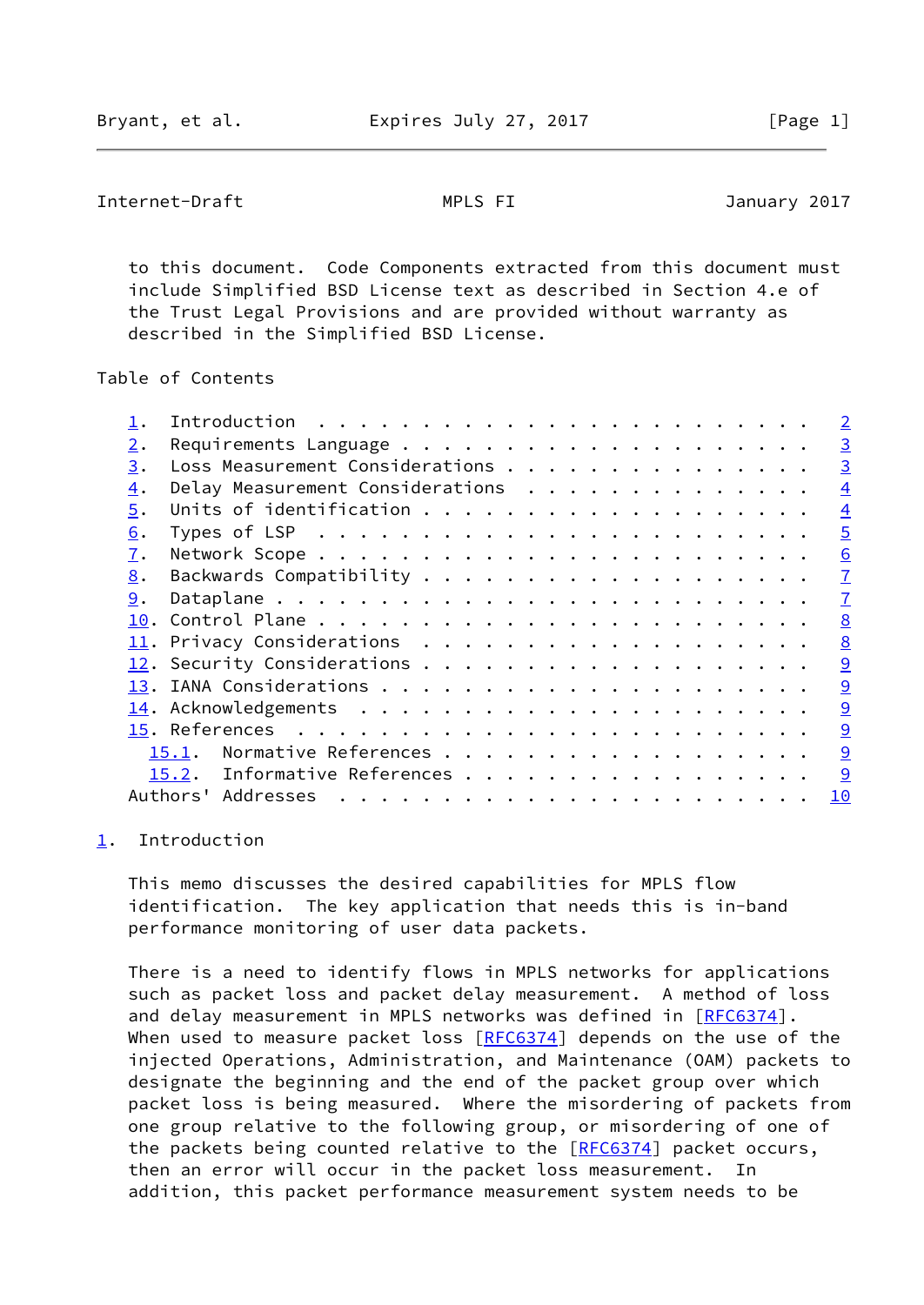extended to deal with different granularities of flow and to address a number of the multi-point cases in which two or more ingress Label Switching Routers (LSRs) could send packets to one or more destinations.

| Bryant, et al. | Expires July 27, 2017 | [Page 2] |
|----------------|-----------------------|----------|
|                |                       |          |

<span id="page-2-1"></span>Internet-Draft MPLS FI January 2017

 Improvements in link and transmission technologies mean that it may be difficult to assess packet loss using active performance measurement methods with synthetic traffic, due to the very low loss rate in normal operation. That, together with more demanding service level requirements, mean that network operators need to be able to measure the loss of the actual user data traffic by using passive performance measurement methods. Any technique deployed needs to be transparent to the end user, and it needs to be assumed that they will not take any active part in the measurement process. Indeed it is important that any flow identification technique be invisible to them and that no remnant of the identification of measurement process leak into their network.

 Additionally where there are multiple traffic sources, such as in multi-point to point and multi-point to multi-point network environments there needs to be a method whereby the sink can distinguish between packets from the various sources, that is to say, that a multi-point to multi-point measurement model needs to be developed.

<span id="page-2-0"></span>[2](#page-2-0). Requirements Language

 The key words "MUST", "MUST NOT", "REQUIRED", "SHALL", "SHALL NOT", "SHOULD", "SHOULD NOT", "RECOMMENDED", "MAY", and "OPTIONAL" in this document are to be interpreted as described in [RFC2119](https://datatracker.ietf.org/doc/pdf/rfc2119) [\[RFC2119](https://datatracker.ietf.org/doc/pdf/rfc2119)].

<span id="page-2-2"></span>[3](#page-2-2). Loss Measurement Considerations

 Modern networks, if not oversubscribed, normally drop very few packets, thus packet loss measurement is highly sensitive to counter errors. Without some form of coloring or batch marking such as that proposed in [\[I-D.tempia-ippm-p3m](#page-9-7)] it may not be possible to achieve the required accuracy in the loss measurement of customer data traffic. Thus where accuracy better than the data link loss performance of a modern optical network is required, it may be economically advantageous, or even a technical requirement, to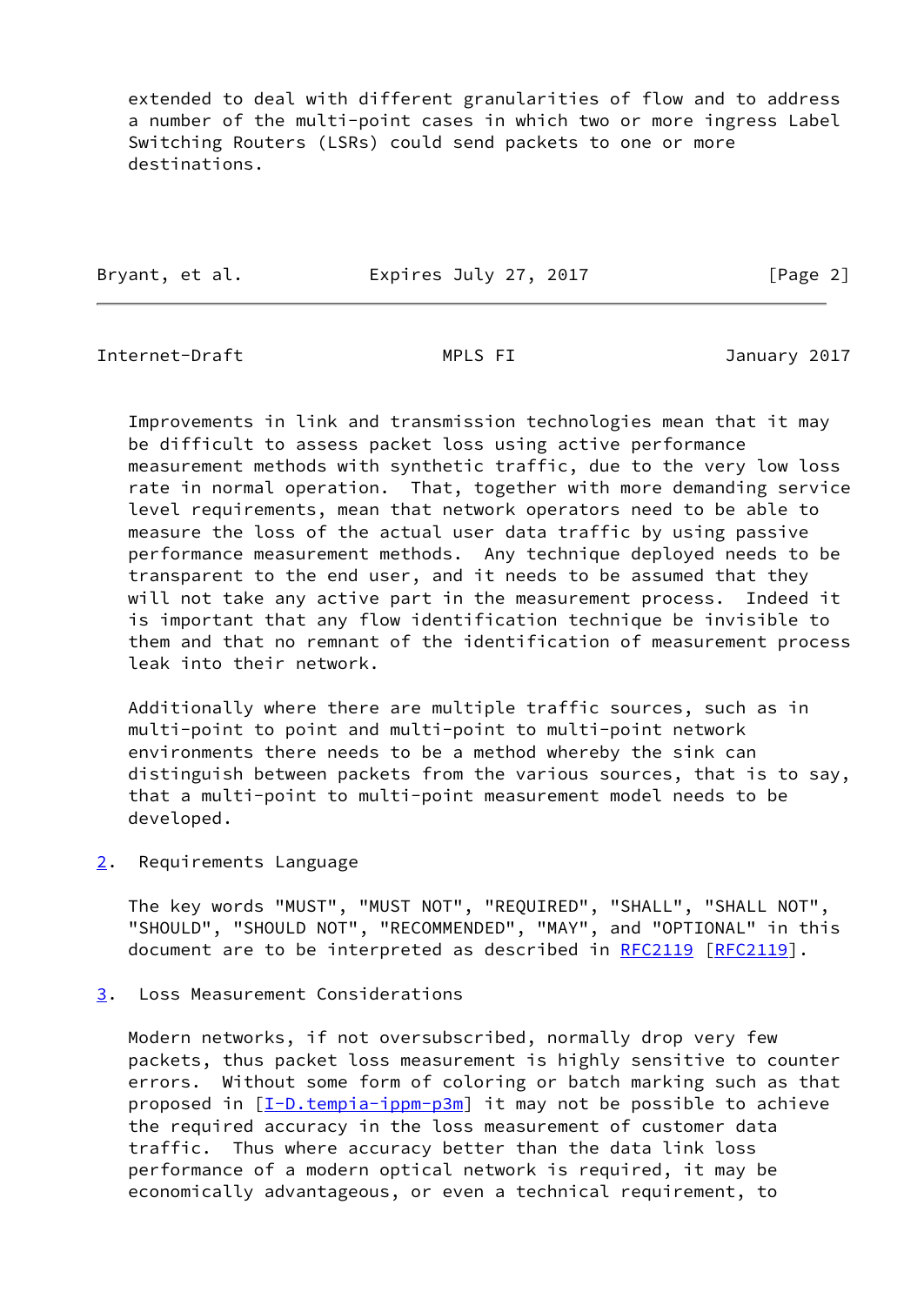include some form of marking in the packets to assign each packet to a particular counter.

 Where this level of accuracy is required and the traffic between a source-destination pair is subject to Equal-Cost Multipath (ECMP) a demarcation mechanism is needed to group the packets into batches. Once a batch is correlated at both ingress and egress, the packet accounting mechanism is then able to operate on the batch of packets which can be accounted for at both the packet ingress and the packet egress. Errors in the accounting are particularly acute in Label Switched Paths (LSPs) subjected to ECMP because the network transit time will be different for the various ECMP paths since:

| Expires July 27, 2017<br>Bryant, et al. | [Page 3] |
|-----------------------------------------|----------|
|-----------------------------------------|----------|

<span id="page-3-1"></span>Internet-Draft MPLS FI January 2017

- 1. The packets may traverse different sets of LSRs.
- 2. The packets may depart from different interfaces on different line cards on LSRs
- 3. The packets may arrive at different interfaces on different line cards on LSRs.

 A consideration in modifying the identity label (the MPLS label ordinarily used to identify the LSP, Virtual Private Network, Pseudowire etc) to indicate the batch is the impact that this has on the path chosen by the ECMP mechanism. When the member of the ECMP path set is chosen by deep packet inspection a change of batch represented by a change of identity label will have no impact on the ECMP path. Where the path member is chosen by reference to an entropy label [[RFC6790](https://datatracker.ietf.org/doc/pdf/rfc6790)] then changing the batch identifier will not result in a change to the chosen ECMP path. ECMP is so pervasive in multi-point to (multi-) point networks that some method of avoiding accounting errors introduced by ECMP needs to be supported.

<span id="page-3-0"></span>[4](#page-3-0). Delay Measurement Considerations

 Most of the existing delay measurement methods are active measurement that depend on the extra injected test packet to evaluate the delay of a path. With the active measurement method, the rate, numbers and interval between the injected packets may affect the accuracy of the results. Also, for injected test packets, these may not be co-routed with the data traffic due to ECMP. Thus there exists a requirement to measure the delay of the real traffic.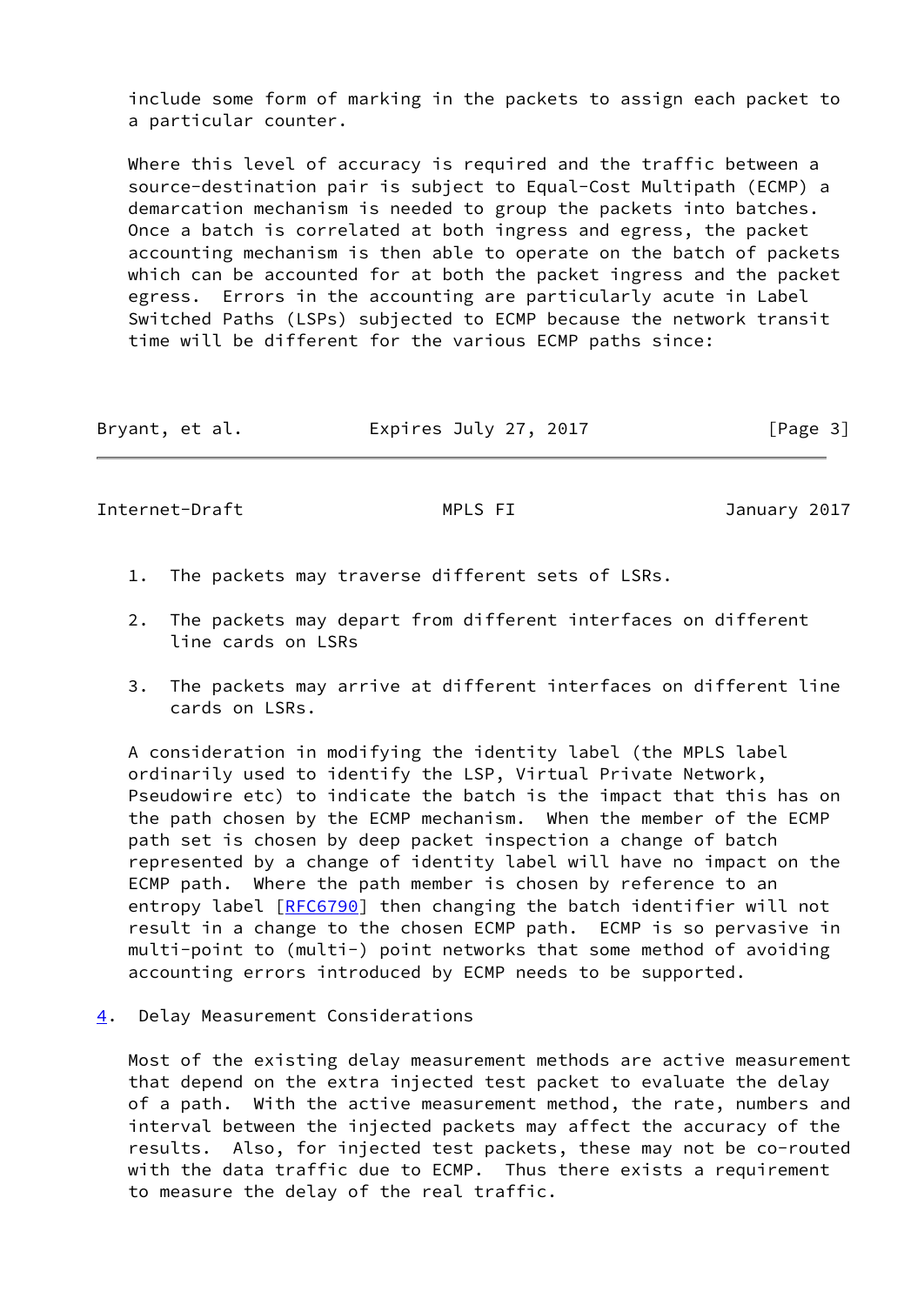For combined loss-delay measurements, both the loss and the delay considerations apply.

<span id="page-4-0"></span>[5](#page-4-0). Units of identification

 The most basic unit of identification is the identity of the node that processed the packet on its entry to the MPLS network. However, the required unit of identification may vary depending on the use case for accounting, performance measurement or other types of packet observations. In particular note that there may be a need to impose identify at several different layers of the MPLS label stack.

This document considers following units of identifications:

- o Per source LSR everything from one source is aggregated.
- o Per group of LSPs chosen by an ingress LSR an ingress LSP aggregates group of LSPs (ex: all LSPs of a tunnel).

| Bryant, et al. | Expires July 27, 2017 | [Page 4] |
|----------------|-----------------------|----------|

<span id="page-4-1"></span>Internet-Draft MPLS FI January 2017

o Per LSP - the basic form.

o Per flow [\[RFC6790](https://datatracker.ietf.org/doc/pdf/rfc6790)] within an LSP - fine graining method.

 Note that a fine grained identity resolution is needed when there is a need to perform these operations on a flow not readily identified by some other element in the label stack. Such fine grained resolution may be possible by deep packet inspection, but this may not always be possible, or it may be desired to minimise processing costs by doing this only in entry to the network, and adding a suitable identifier to the packet for reference by other network elements. An example of such a fine grained case might be traffic from a specific application, or from a specific application from a specific source, particularly if matters related to service level agreement or application performance were being investigated.

 We can thus characterize the identification requirement in the following broad terms:

 o There needs to be some way for an egress LSR to identify the ingress LSR with an appropriate degree of scope. This concept is discussed further in **Section 7.**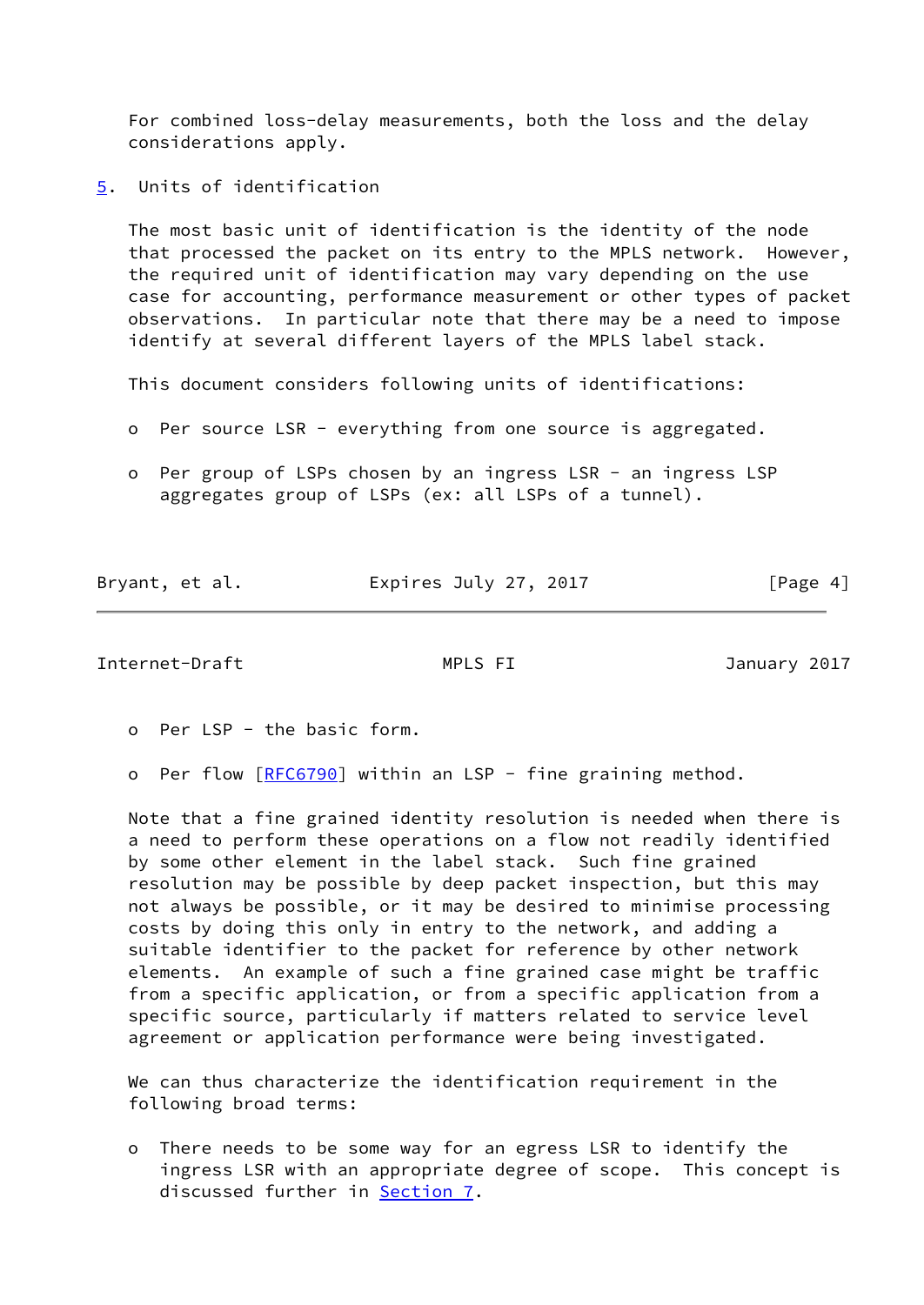- o There needs to be a way to identify a specific LSP at the egress node. This allows for the case of instrumenting multiple LSPs operate between the same pair of nodes. In such cases the identity of the ingress LSR is insufficient.
- o In order to conserve resources such as labels, counters and/or compute cycles it may be desirable to identify an LSP group so that a operation can be performed on the group as an aggregate.
- o There needs to be a way to identify a flow within an LSP. This is necessary when investigating a specific flow that has been aggregated into an LSP.

 The unit of identification and the method of determining which packets constitute a flow will be application or use-case specific and is out of scope of this memo.

<span id="page-5-0"></span>[6](#page-5-0). Types of LSP

We need to consider a number of types of LSP. The two simplest types to monitor are point to point LSPs and point to multi-point LSPs. The ingress LSR for a point to point LSP, such as those created using the Resource Reservation Protocol - Traffic Engineering (RSVP-TE) [\[RFC5420](https://datatracker.ietf.org/doc/pdf/rfc5420)] signalling protocol, or those that conform to the MPLS Transport Profile (MPLS-TP) [\[RFC5654](https://datatracker.ietf.org/doc/pdf/rfc5654)] may be identified by inspection

| Bryant, et al. | Expires July 27, 2017 | [Page 5] |
|----------------|-----------------------|----------|
|                |                       |          |

<span id="page-5-1"></span>Internet-Draft MPLS FI January 2017

 of the top label in the stack, since at any provider-edge (PE) or provider (P) router on the path this is unique to the ingress-egress pair at every hop at a given layer in the LSP hierarchy. Provided that penultimate hop popping is disabled, the identity of the ingress LSR of a point to point LSP is available at the egress LSR and thus determining the identity of the ingress LSR must be regarded as a solved problem. Note however that the identity of a flow cannot to be determined without further information being carried in the packet, or gleaned from some aspect of the packet payload.

 In the case of a point to multi-point LSP, and in the absence of Penultimate Hop Popping (PHP) the identity of the ingress LSR may also be inferred from the top label. However, it may not possible to adequately identify the flow from the top label alone, and thus further information may need to be carried in the packet, or gleaned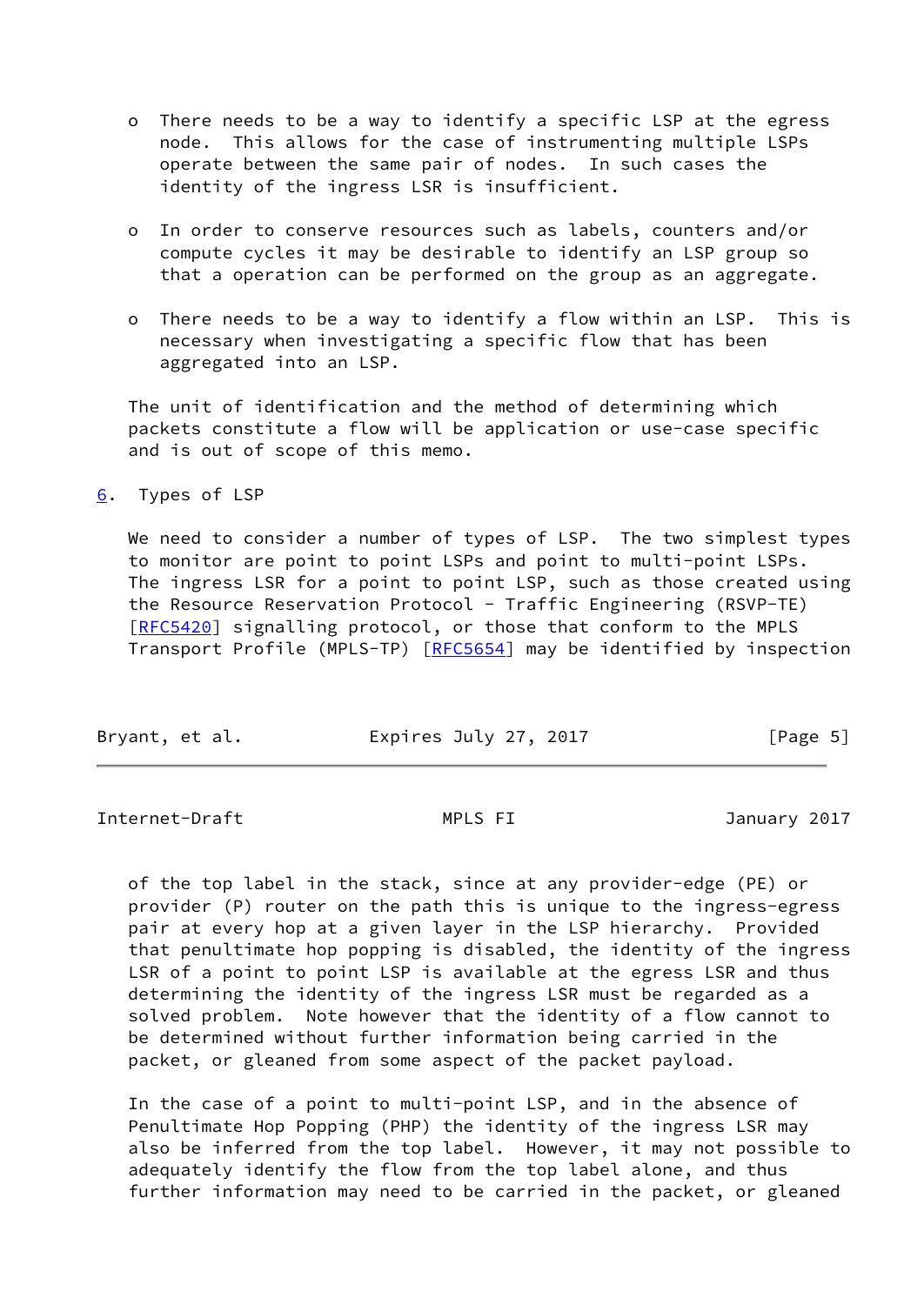from some aspect of the packet payload. In designing any solution it is desirable that a common flow identity solution be used for both point to point and point to multi-point LSP types. Similarly it is desirable that a common method of LSP group identification be used. In the above cases, a context label [\[RFC5331](https://datatracker.ietf.org/doc/pdf/rfc5331)] needs to be used to provide the required identity information. This is widely supported MPLS feature.

 A more interesting case is the case of a multi-point to point LSP. In this case the same label is normally used by multiple ingress or upstream LSRs and hence source identification is not possible by inspection of the top label by the egress LSRs. It is therefore necessary for a packet to be able to explicitly convey any of the identity types described in **[Section 5.](#page-4-0)** 

 Similarly, in the case of a multi-point to multi-point LSP the same label is normally used by multiple ingress or upstream LSRs and hence source identification is not possible by inspection of the top label by egress LSRs. The various types of identity described in [Section 5](#page-4-0) are again needed. Note however, that the scope of the identity may be constrained to be unique within the set of multi-point to multi point LSPs terminating on any common node.

### <span id="page-6-0"></span>[7](#page-6-0). Network Scope

 The scope of identification can be constrained to the set of flows that are uniquely identifiable at an ingress LSR, or some aggregation thereof. There is no question of an ingress LSR seeking assistance from outside the MPLS protocol domain.

 In any solution that constrains itself to carrying the required identity in the MPLS label stack rather than in some different associated data structure, constraints on the label stack size imply

| Bryant, et al. | Expires July 27, 2017 | [Page 6] |
|----------------|-----------------------|----------|
|                |                       |          |

<span id="page-6-2"></span>Internet-Draft MPLS FI January 2017

 that the scope of identity reside within that MPLS domain. For similar reasons the identity scope of a component of an LSP should be constrained to the scope of that LSP.

<span id="page-6-1"></span>[8](#page-6-1). Backwards Compatibility

 In any network it is unlikely that all LSRs will have the same capability to support the methods of identification discussed in this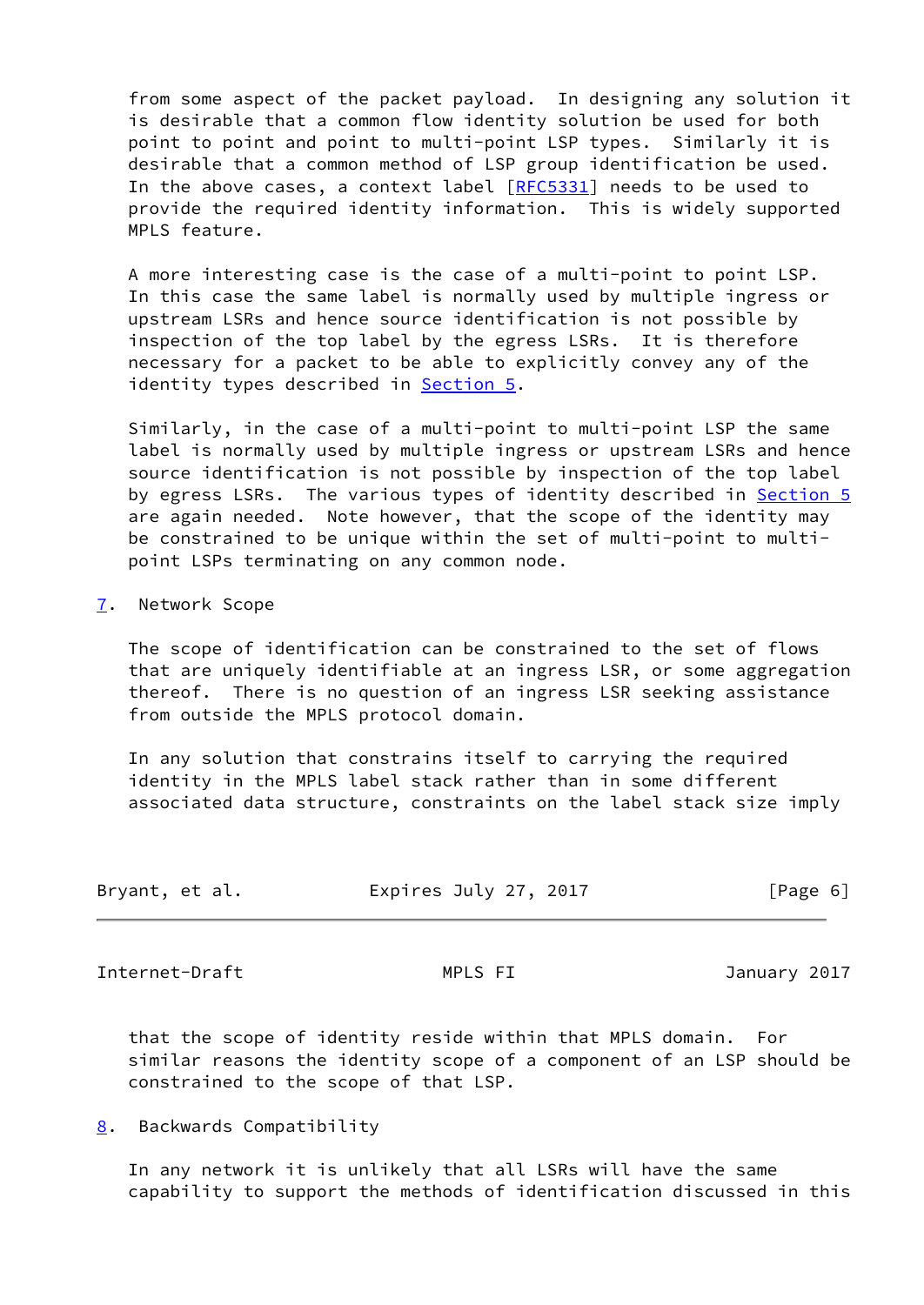memo. It is therefore an important constraint on any flow identity solution that it is backwards compatible with deployed MPLS equipment to the extent that deploying the new feature will not disable anything that currently works on a legacy equipment.

 This is particularly the case when the deployment is incremental or when the feature is not required for all LSRs or all LSPs. Thus in broad the flow identification design MUST support the co-existence of both LSRs that can, and cannot, identify the traffic components described in [Section 5](#page-4-0). In addition the identification of the traffic components described in **Section 5** MUST be an optional feature that is disabled by default. As a design simplification, a solution MAY require that all egress LSRs of a point to multipoint or a multi point to multipoint LSP support the identification type in use so that a single packet can be correctly processed by all egress devices. The corollary of this last point is that either all egress LSRs are enabled to support the required identity type, or none of them are.

### <span id="page-7-0"></span>[9](#page-7-0). Dataplane

 There is a huge installed base of MPLS equipment, typically this type of equipment remains in service for an extended period of time, and in many cases hardware constraints mean that it is not possible to upgrade its dataplane functionality. Changes to the MPLS data plane are therefore expensive to implement, add complexity to the network, and may significantly impact the deployability of a solution that requires such changes. For these reasons, the MPLS designers have set a very high bar to changes to the MPLS data plane, and only a very small number have been adopted. Hence, it is important that the method of identification must minimize changes to the MPLS data plane. Ideally method(s) of identification that require no changes to the MPLS data plane should be given preferential consideration. If a method of identification makes a change to the data plane is chosen it will need to have a significant advantage over any method that makes no change, and the advantage of the approach will need to be carefully evaluated and documented. If a change is necessary to the MPLS data plane proves necessary, it should be (a) be as small a change as possible and (b) be a general purpose method so as to maximise its use for future applications. It is imperative that, as

Bryant, et al. **Expires July 27, 2017** [Page 7]

<span id="page-7-1"></span>Internet-Draft MPLS FI January 2017

far as can be foreseen, any necessary change made to the MPLS data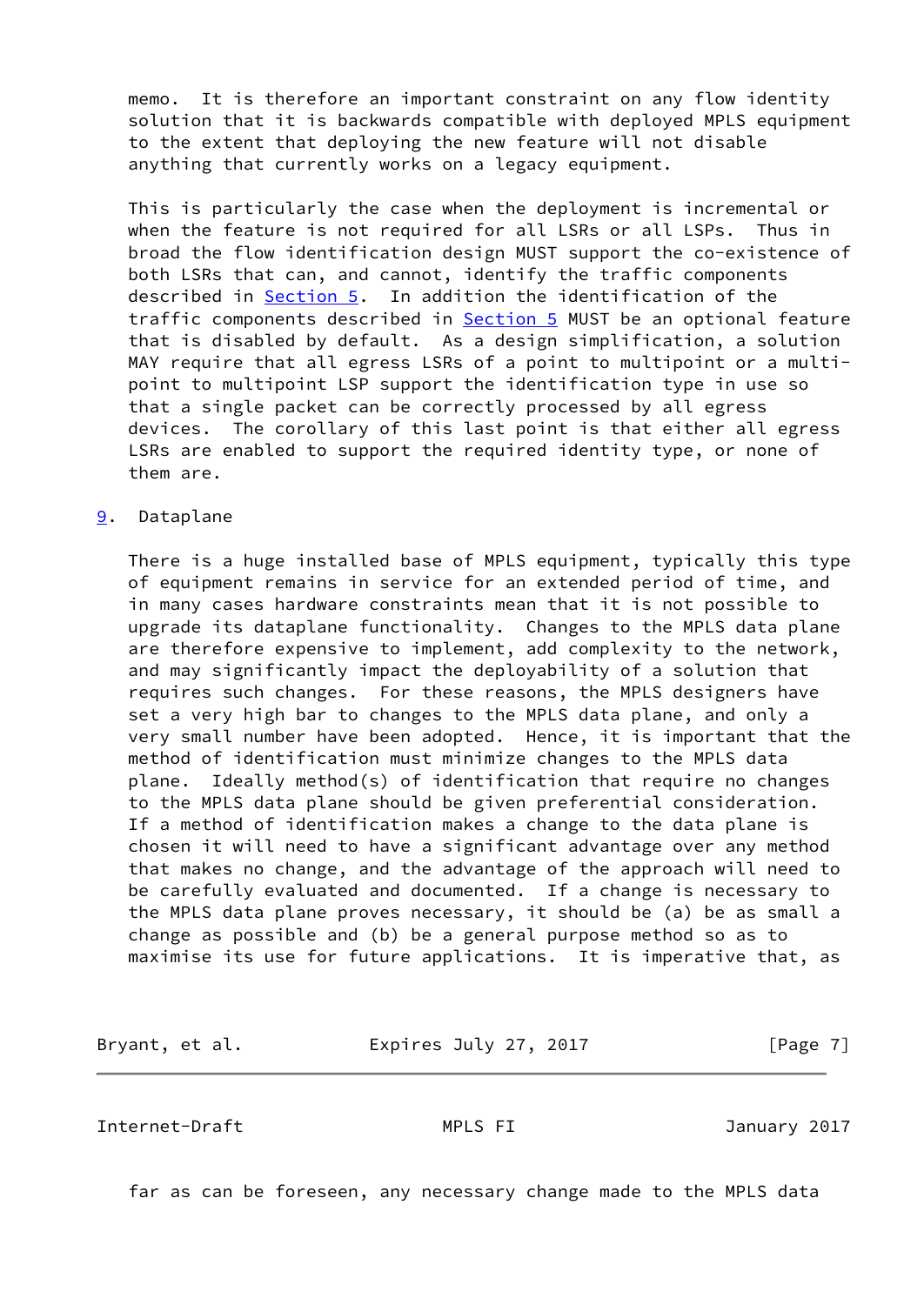plane does not impose any foreseeable future limitation on the MPLS data plane.

 Stack size is an issue with many MPLS implementations both as a result of hardware limitations, and due to the impact on networks and applications where a large number of small payloads need to be transported In particular one MPLS payload may be carried inside another. For example one LSP may be carried over another LSP, or a PW or similar multiplexing construct may be carried over an LSP and identification may be required at both layers. Of particular concern is the implementation of low cost edge LSRs that for cost reasons have a significant limit on the number of Label Stack Elements (LSEs) that they can impose or dispose. Therefore, any method of identity MUST NOT consume an excessive number of unique labels, and MUST NOT result in an excessive increase in the size of the label stack.

 The MPLS data plane design provides two types of special purpose labels: the original 16 reserved labels and the much larger set of special purpose labels defined in [[RFC7274](https://datatracker.ietf.org/doc/pdf/rfc7274)]. The original reserved labels need one LSE, and the newer [[RFC7274\]](https://datatracker.ietf.org/doc/pdf/rfc7274) special purpose labels need two LSEs. Given the tiny number of original reserved labels, it is core to the MPLS design philosophy that this scarce resource is only used when it is absolutely necessary. Using a single LSE reserved or special purpose label to encode flow identity thus requires two stack entries, one for the reserved label and one for the flow identity. The larger set of [[RFC7274](https://datatracker.ietf.org/doc/pdf/rfc7274)] labels requires two labels stack entries for the special purpose label itself and hence a total of three label stack entries to encode the flow identity.

The use of special purpose labels (SPL) [\[RFC7274](https://datatracker.ietf.org/doc/pdf/rfc7274)] as part of a method to encode the identity information therefore has a number of undesirable implications for the data plane and hence whilst a solution may use SPL(s), methods that do not require SPLs need to be carefully considered.

### <span id="page-8-0"></span>[10.](#page-8-0) Control Plane

 Any flow identity design should both seek to minimise the complexity of the control plane and should minimise the amount of label co ordination needed amongst LSRs.

### <span id="page-8-1"></span>[11.](#page-8-1) Privacy Considerations

 The inclusion of originating and/or flow information in a packet provides more identity information and hence potentially degrades the privacy of the communication. Recent IETF concerns on pervasive monitoring [[RFC7258\]](https://datatracker.ietf.org/doc/pdf/rfc7258) would lead it to prefer a solution that does not

Bryant, et al. **Expires July 27, 2017** [Page 8]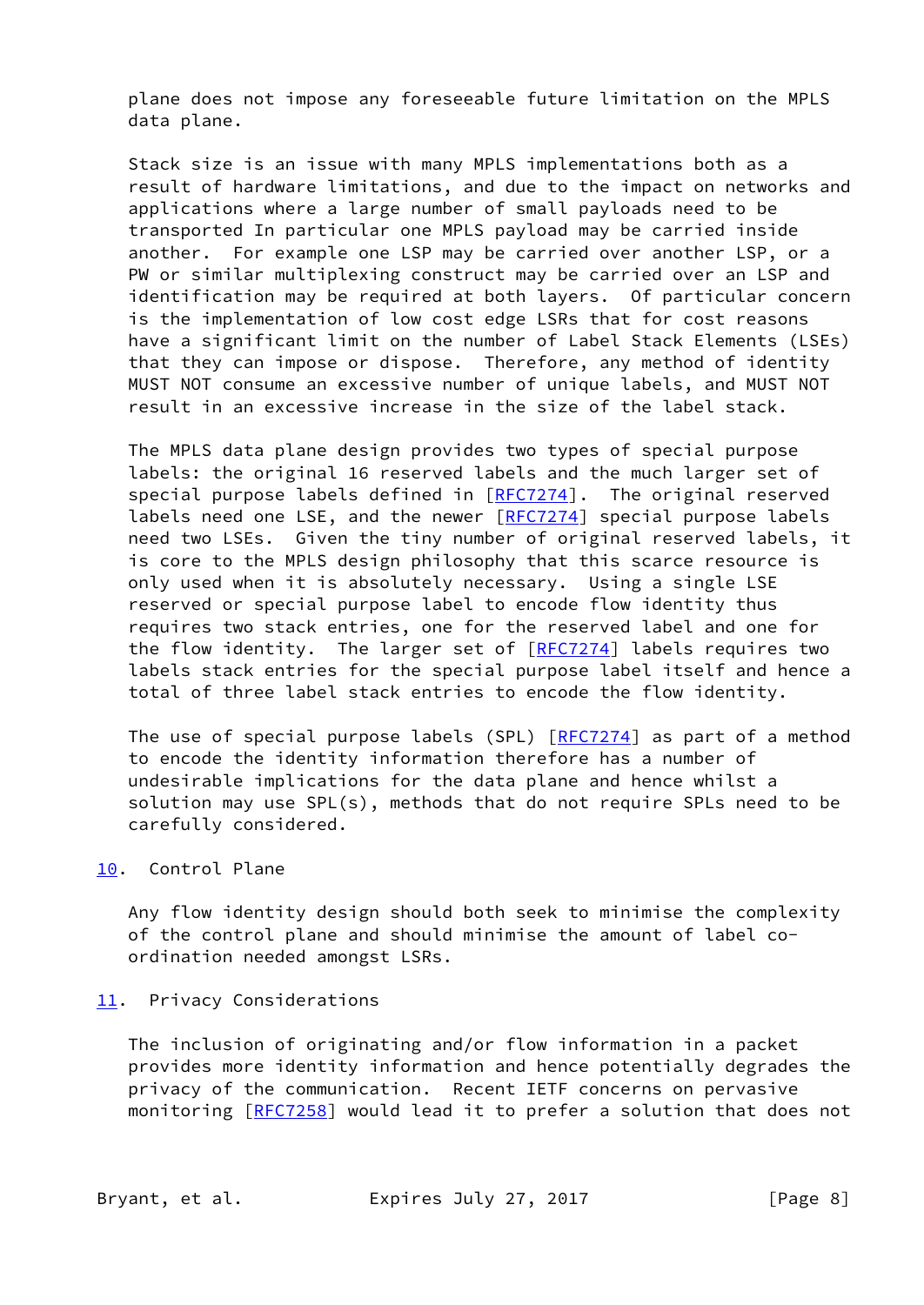<span id="page-9-1"></span> degrade the privacy of user traffic below that of an MPLS network not implementing the flow identification feature. The minimizing the scope of the identity indication can be useful in minimizing the observability of the flow characteristics.

<span id="page-9-0"></span>[12.](#page-9-0) Security Considerations

 Any solution to the flow identification needs must not degrade the security of the MPLS network below that of an equivalent network not deploying the specified identity solution. Propagation of identification information outside the MPLS network imposing it must be disabled by default. Any solution should provide for the restriction of the identity information to those components of the network that need to know it. It is thus desirable to limit the knowledge of the identify of an endpoint to only those LSRs that need to participate in traffic flow.

<span id="page-9-2"></span>[13.](#page-9-2) IANA Considerations

This memo has no IANA considerations.

<span id="page-9-3"></span>[14.](#page-9-3) Acknowledgements

 The authors thank Nobo Akiya (nobo@cisco.com), Nagendra Kumar Nainar (naikumar@cisco.com) and George Swallow (swallow@cisco.com) for their comments.

- <span id="page-9-4"></span>[15.](#page-9-4) References
- <span id="page-9-5"></span>[15.1](#page-9-5). Normative References
	- [RFC2119] Bradner, S., "Key words for use in RFCs to Indicate Requirement Levels", [BCP 14](https://datatracker.ietf.org/doc/pdf/bcp14), [RFC 2119](https://datatracker.ietf.org/doc/pdf/rfc2119), DOI 10.17487/RFC2119, March 1997, <<http://www.rfc-editor.org/info/rfc2119>>.

# <span id="page-9-6"></span>[15.2](#page-9-6). Informative References

<span id="page-9-7"></span>[I-D.tempia-ippm-p3m]

 Capello, A., Cociglio, M., Fioccola, G., Castaldelli, L., and A. Bonda, "A packet based method for passive performance monitoring", [draft-tempia-ippm-p3m-03](https://datatracker.ietf.org/doc/pdf/draft-tempia-ippm-p3m-03) (work in progress), March 2016.

 [RFC5331] Aggarwal, R., Rekhter, Y., and E. Rosen, "MPLS Upstream Label Assignment and Context-Specific Label Space",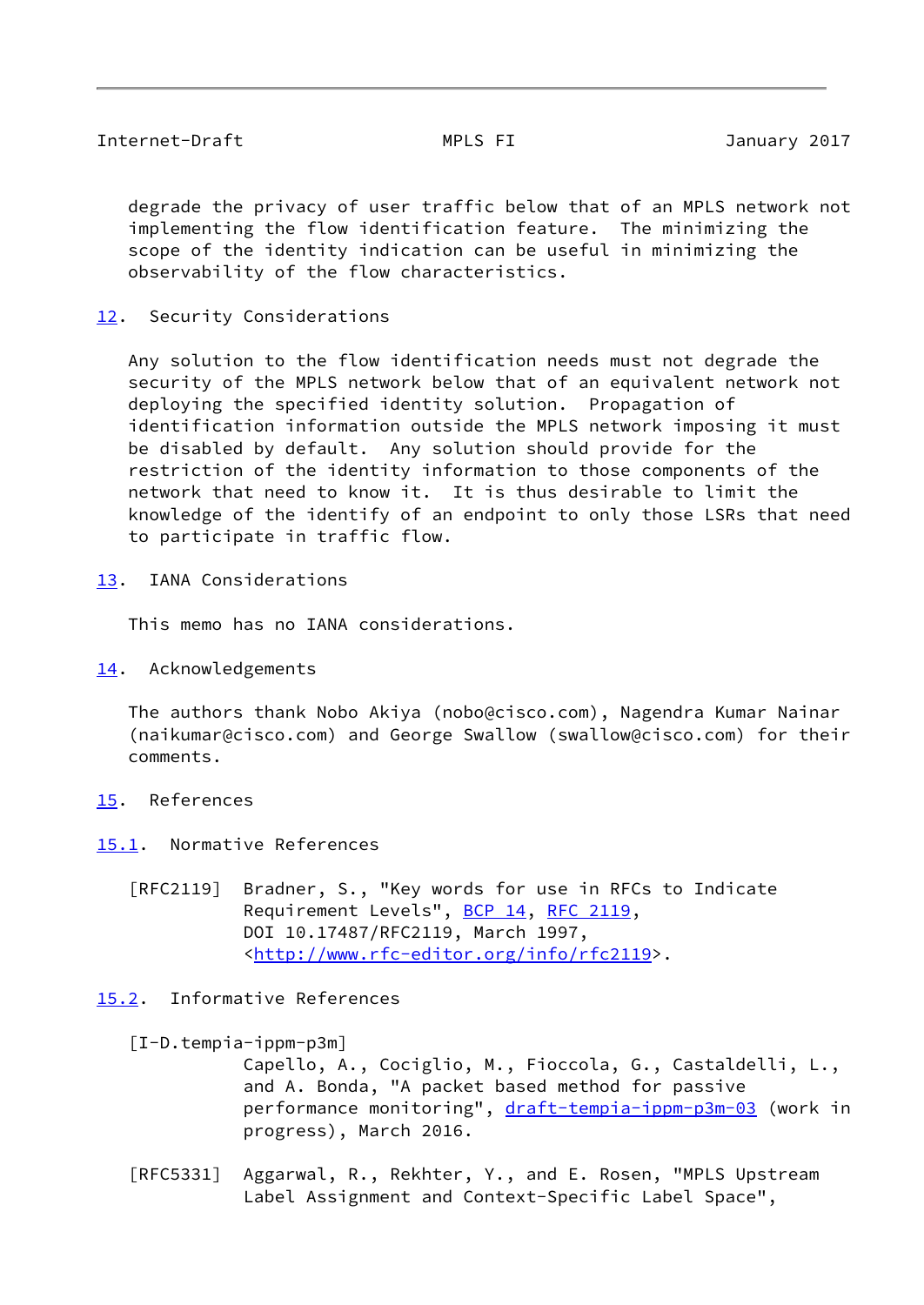<span id="page-10-0"></span>Internet-Draft MPLS FI January 2017

- [RFC5420] Farrel, A., Ed., Papadimitriou, D., Vasseur, JP., and A. Ayyangarps, "Encoding of Attributes for MPLS LSP Establishment Using Resource Reservation Protocol Traffic Engineering (RSVP-TE)", [RFC 5420,](https://datatracker.ietf.org/doc/pdf/rfc5420) DOI 10.17487/RFC5420, February 2009, <<http://www.rfc-editor.org/info/rfc5420>>.
- [RFC5654] Niven-Jenkins, B., Ed., Brungard, D., Ed., Betts, M., Ed., Sprecher, N., and S. Ueno, "Requirements of an MPLS Transport Profile", [RFC 5654,](https://datatracker.ietf.org/doc/pdf/rfc5654) DOI 10.17487/RFC5654, September 2009, <<http://www.rfc-editor.org/info/rfc5654>>.
- [RFC6374] Frost, D. and S. Bryant, "Packet Loss and Delay Measurement for MPLS Networks", [RFC 6374,](https://datatracker.ietf.org/doc/pdf/rfc6374) DOI 10.17487/RFC6374, September 2011, <<http://www.rfc-editor.org/info/rfc6374>>.
- [RFC6790] Kompella, K., Drake, J., Amante, S., Henderickx, W., and L. Yong, "The Use of Entropy Labels in MPLS Forwarding", [RFC 6790,](https://datatracker.ietf.org/doc/pdf/rfc6790) DOI 10.17487/RFC6790, November 2012, <<http://www.rfc-editor.org/info/rfc6790>>.
- [RFC7258] Farrell, S. and H. Tschofenig, "Pervasive Monitoring Is an Attack", [BCP 188,](https://datatracker.ietf.org/doc/pdf/bcp188) [RFC 7258](https://datatracker.ietf.org/doc/pdf/rfc7258), DOI 10.17487/RFC7258, May 2014, [<http://www.rfc-editor.org/info/rfc7258](http://www.rfc-editor.org/info/rfc7258)>.
- [RFC7274] Kompella, K., Andersson, L., and A. Farrel, "Allocating and Retiring Special-Purpose MPLS Labels", [RFC 7274](https://datatracker.ietf.org/doc/pdf/rfc7274), DOI 10.17487/RFC7274, June 2014, <<http://www.rfc-editor.org/info/rfc7274>>.

Authors' Addresses

 Stewart Bryant Huawei

Email: stewart.bryant@gmail.com

Carlos Pignataro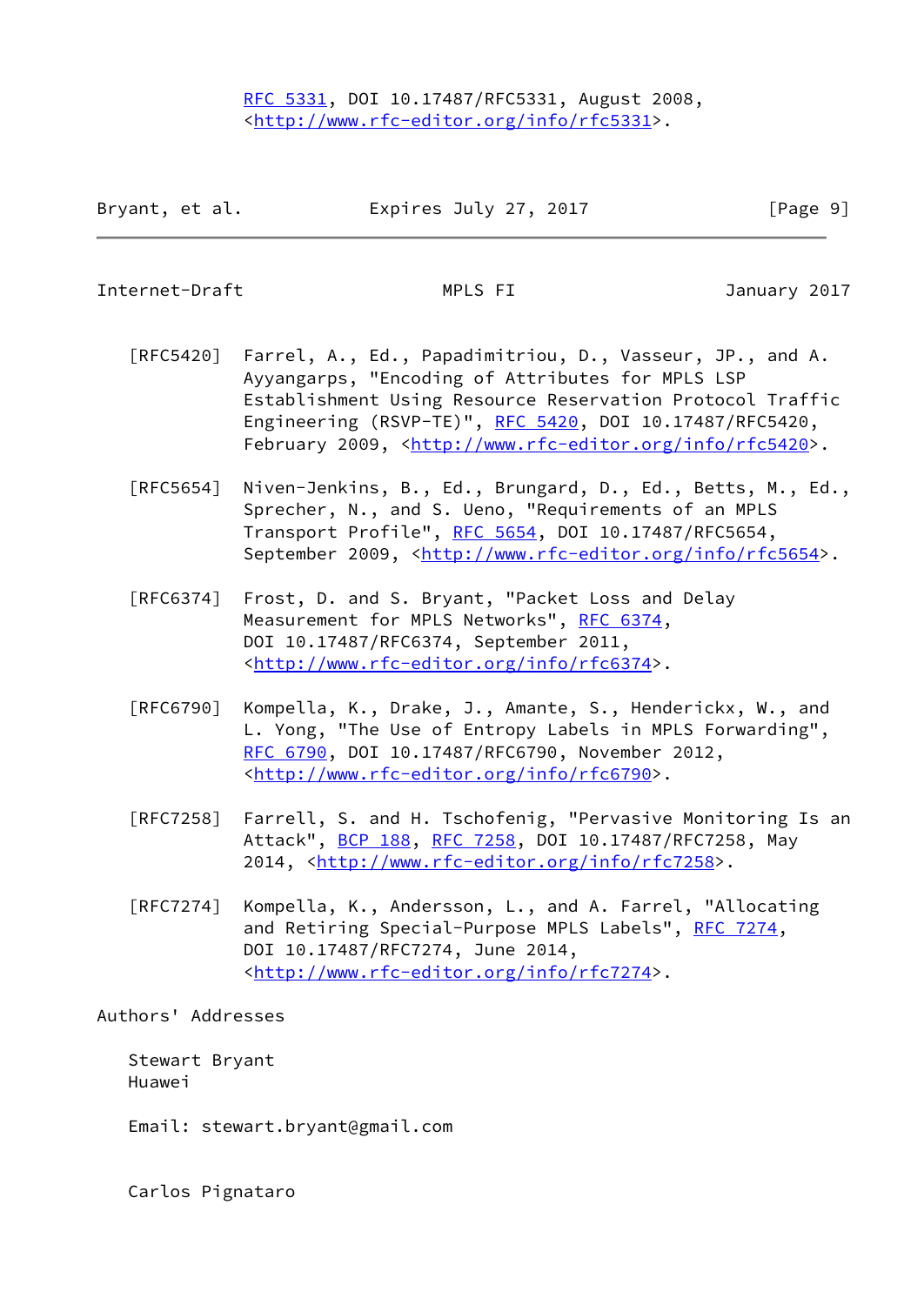| Cisco Systems               |                       |              |  |  |  |  |  |  |
|-----------------------------|-----------------------|--------------|--|--|--|--|--|--|
| Email: cpignata@cisco.com   |                       |              |  |  |  |  |  |  |
| Mach Chen<br>Huawei         |                       |              |  |  |  |  |  |  |
| Email: mach.chen@huawei.com |                       |              |  |  |  |  |  |  |
| Bryant, et al.              | Expires July 27, 2017 | [Page 10]    |  |  |  |  |  |  |
| Internet-Draft              | MPLS FI               | January 2017 |  |  |  |  |  |  |
| Zhenbin Li<br>Huawei        |                       |              |  |  |  |  |  |  |
| Email: lizhenbin@huawei.com |                       |              |  |  |  |  |  |  |
| Gregory Mirsky              |                       |              |  |  |  |  |  |  |

Email: gregimirsky@gmail.com

ZTE Corp.